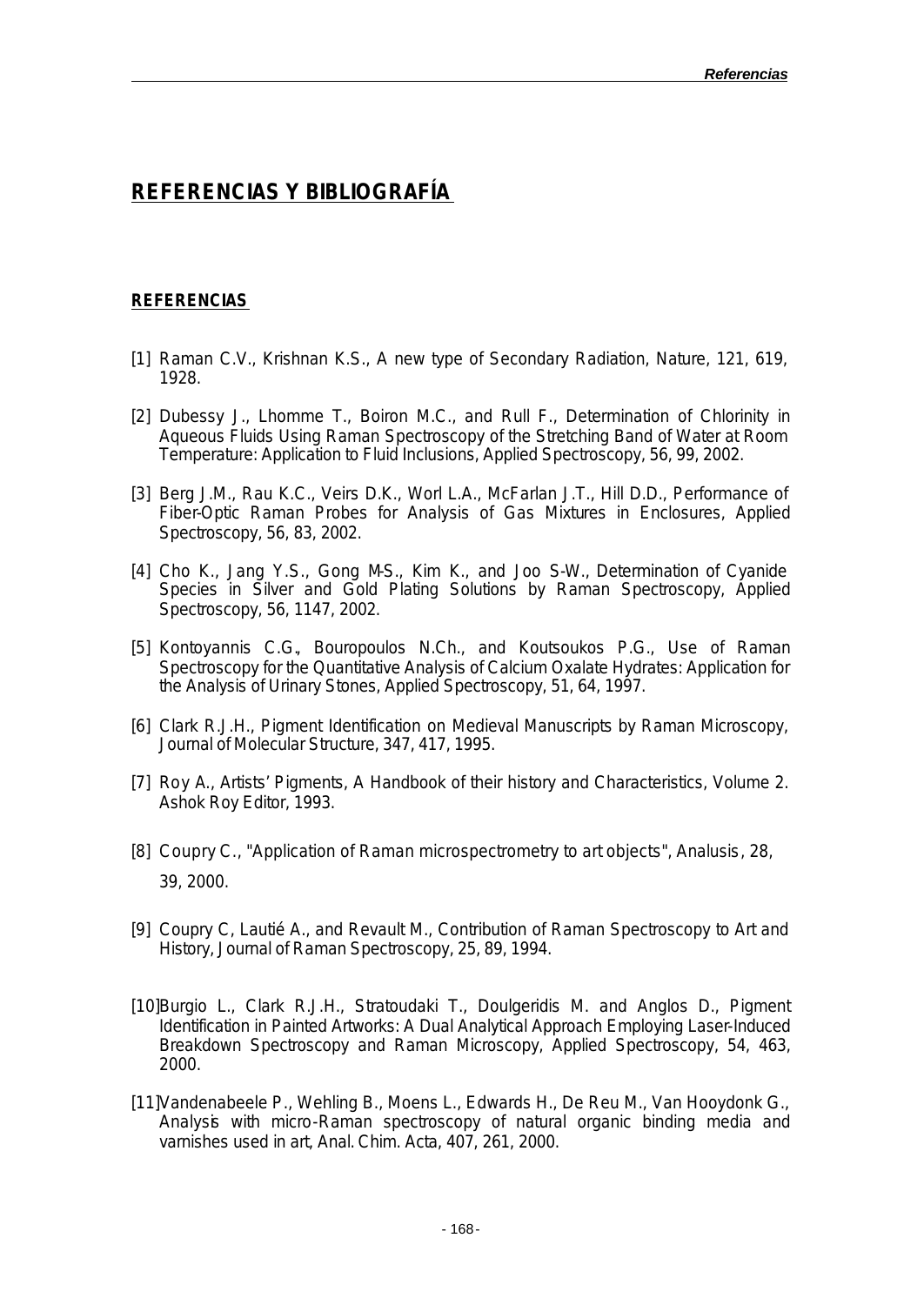- [12]Castillejo M., Martín M., Oujja M., Silva D., Torres R., Domingo C., García-Ramos J.V., Sánchez-Cortés S., Spectroscopic Analysis of Pigments and Binding Media of Polychromes by Combination of Optical Laser-Based and Vibrational Techniques, Applied Spectroscopy, 55, 992, 2001.
- [13]Castro K., Fernández L.A., Rodríguez-Laso M.D., Madariaga J.M., Análisis de los Pigmentos presentes en unas muestra de Papeles Pintados del mediados del s.XIX mediante FT-Raman, otónica y Arte XXI, 3, 13, 2002.
- [14]McKim-Smith G., Andersen-Bergdoll G., Newman R., Examining Velazquez, Yale University Press: New Haven and London, 1988.
- [15]Sandalinas C., Ruiz-Moreno S., Soneira M.J., Pérez-Pueyo R. y Sierra F.J., Estudio analítico no-destrutivo, mediante espectroscopía Raman, del Retablo de San Antolín y San Bernabé del escultor Manuel Álvarez, Fotónica y Arte'98, 17, 2000.
- [16]Ruiz-Moreno S., Yúfera J.M., Soneira M.J., Sierra F.J., y Pérez-Pueyo R., Nondestructive and In-Situ Analysis of a XVI Century Map by Optical Fibre Raman Spectroscopy, Lacona III Abstract Book, 59, 1999.
- [17]Mc Creery R.L., Raman Spectroscopy for Chemical Analysis, Volume 157 in Chemical Analysis, A. John Wiley & Sons, 2000.
- [18]Pelletier M.J., Analytical Applications of Raman Spectroscopy, Blackwell Science, 1999.
- [19]Zhang D., and Ben-Amotz D., Removal of Cosmic Spikes from Hyper-Spectral Images using Hybrid Upper-bound Spectrum Method, Applied Spectroscopy, 56, 91, 2002.
- [20]Yen J., Langari R., Fuzzy Logic Intelligence, Control and Information, Prentice Hall, Upper Saddle River, New Jersey, 1999.
- [21]Kosko B., Pensamiento Borroso. La nueva ciencia de la lógica borrosa. Barcelona Crítica D.L., 1995.
- [22]Russo F., Ramponi G., A Fuzzy Filter for images corrupted by Impulse Noise, IEEE Signal Processing Letters, 3, 168, 1996.
- [23]Ramos P.M., Ferré J., Ruisánchez I., Andrkopoulus K.S., Fuzzy Logic for Identifying Pigments Studied by Raman Spectroscopy, Applied Spectroscopy, 58, 7, 848, 2004.
- [24]Raman C.V., Nature, 108, 367,1921.
- [25]C.V. Raman, K.S. Krishnan, A new type of Secondary Radiation, Nature, 121, 619, 1928.
- [26]Guineau B., L'étude des pigments par les moyens de la Microspéctrometrie Raman, Spectrochimica Acta Part A 53 ,2159-79, 1997.
- [27]Contreras J.G., Espectroscopía Raman y estructura molecular, UNESCO, 1, 1987.
- [28]Turrell G., Raman microscopy developments and applications, London Academic Press, 1, 1996.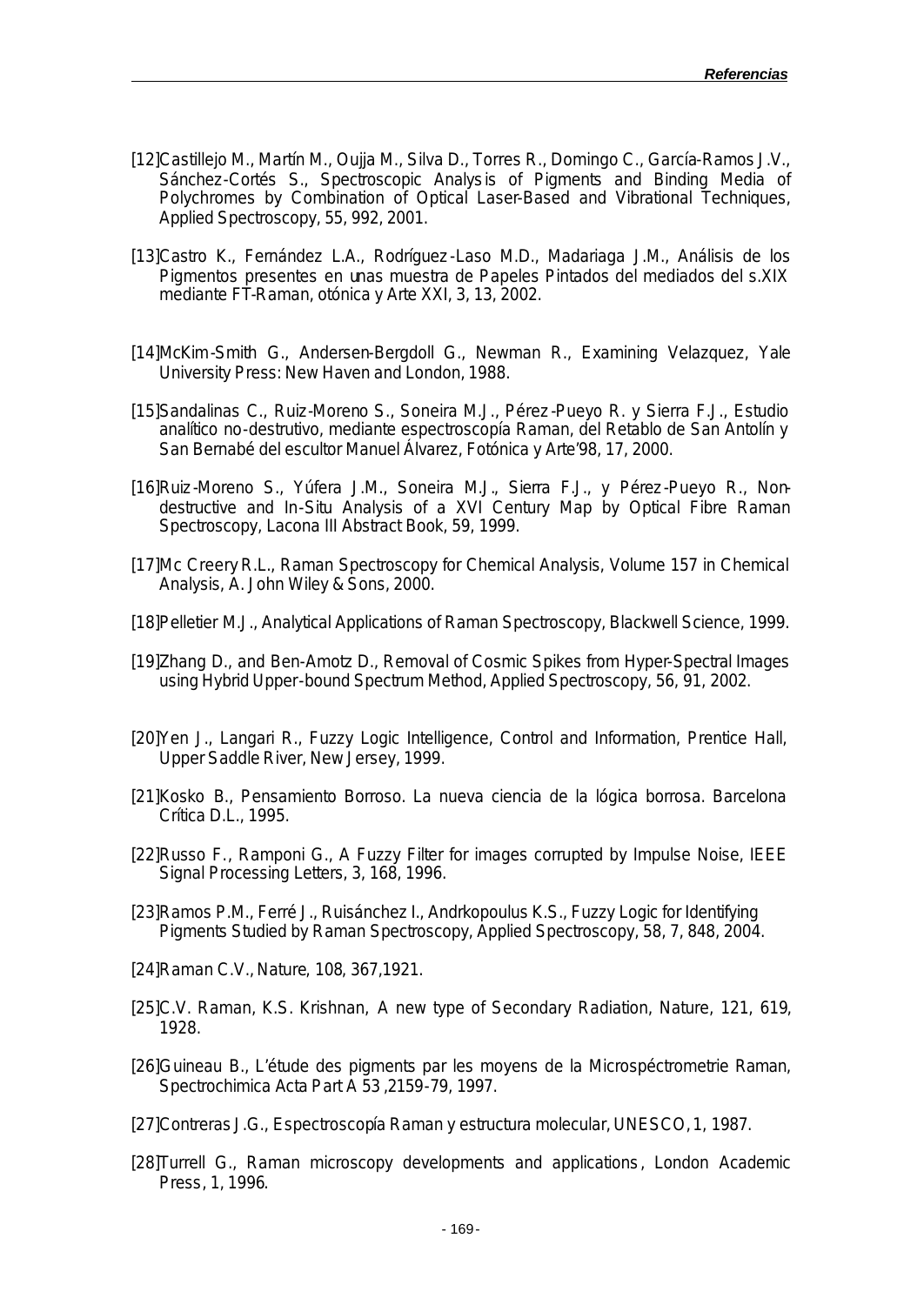[29]http://www.ictp.csic.es/ramanft/raman9.htm

[30]http://www.fis.puc.cl/~raman/aplica1.htm

- [31]S. Ruiz-Moreno, J.M. Yúfera, M.J. Manzaneda, M.J. Soneira, P. Morillo, T. Jawhari, La Ciencia al Servicio del Arte. La Espectroscopía Raman Aplicada a la Identificación de Pigmentos, Mundo Electrónico, 265, 1996.
- [32]Breitman M., Ruiz-Moreno S., Pérez-Pueyo R., Study of Raman Spectra of Pigment Mixtures, Journal of Cultural Heritage, 4, 314s, Ed. Elsevier SAS, 2003.
- [33]Best S.B., Clark R.J.H., Daniels M.A.M., Porter C. A., and Withnall R., Identification by Raman Microscopy and Visible Reflectance Spectroscopy of Pigments on an Icelandic Manuscript, Studies in Conservation, 40, 31, 1995.
- [34]Pelletier M.J., Quantitative analysis using Raman Spectrometry. Applied Spectroscopy, Vol. 57, 1, 20A, 2003.
- [35]Rendell D., Fluorescence and phosphorescence spectroscopy, Col. Analytical Chemistry by Open Learning, Nov. 1995.
- [36]Rey Sendón A., Reducción de ruido cósmico en Espectroscopía Raman. Aplicación a la identificación de pigmentos, Proyecto fin de carrera, Director José M. Yúfera, 12, 1996.
- [37]Sierra J., Caracterización experimental de un sistema de Espectroscopía Raman con Tecnología de Fibra óptica, Proyecto Fin de Carrera, Director Sergio Ruiz-Moreno, Capítulo 2, 1998.
- [38]http://nodo.uagrm.edu.bo/inf-050.uagrm.edu.bo/2002/m/gm08/\_private/Practico5Laser.htm
- [39]Ruiz-Moreno S., Sierra F.J., Soneira M.J., Pérez R., Yúfera J., Breitman M., Manzaneda M., Sistema de Espectroscopía Raman con Tecnología de Fibra Óptica: Aplicación a la Identificación de Pigmentos, Fotónica y Arte 98, 1, 1999.
- [40]Ruiz-Moreno S., Pérez-Pueyo R., Soneira M.J., Gabaldón A., Breitman M., Sandalinas C., Performances of a Fiber Optic Raman System: Importance of the Interferential Filter in Art Applications, Proceedings of SPIE, 4402, 2001.
- [41]http://www.unirioja.es/dptos/dq/fa/color/capitulo05.doc
- [42]López-Gil A., Aplicaciones del láser al análisis y tratamiento de obras de arte, Proyecto Fin de Carrera, Director Sergio Ruiz-Moreno, Capítulo 1, 2003.
- [43]Fernández M., García Ll., Nuevas prestaciones en análisis de obras de arte con espectroscopia Raman: Laser IR sintonizable, Proyecto fin de carrera, Director A. Gabaldón, 2004.
- [44]http://www.madrimasd.org/culturaCientifica/ateneo/temascandentes/ciencia\_fuzzy/defa ult.asp
- [45]Trillas E.y Gutierrez Ríos J., Aplicaciones de la lógica borrosa, 1992.

[46]www.puntolog.com/actual/ESPECIAL\_LOGICA\_BORROSA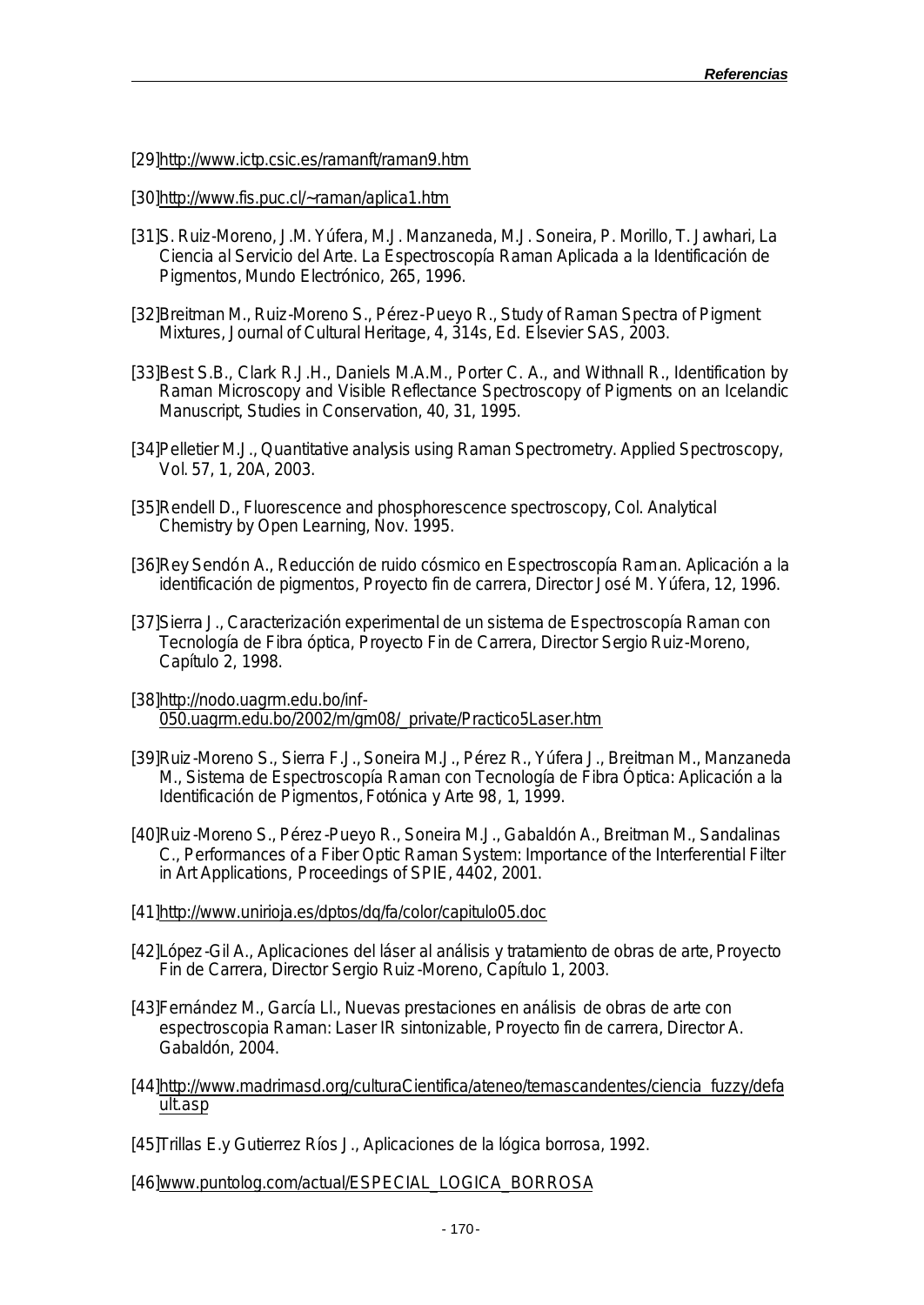- [47]www.astic.es/nr/astic/boletic-todos/ boletic24/artimono2.pdf, Olivas Varela J.A., La lógica borrosa y sus aplicaciones.
- [48]Mendel J. M., Fuzzy Logic Systens for Engineering: A Tutorial, Proceedings of the IEEE, Vol 83, 3, 345, March 1995.
- [49]Trillas E., Alsina C., Terricabras J.M., Introducción a la lógica borrosa, Ariel, Barcelona, 1995.
- [50]Trillas E. y Jacas J., Seminario: Los Fuzzy sets, un útil para representar conocimiento impreciso, Departamento de T.S.C., E.T.S.E.T.B., U.P.C., 16,17 y 18 de Febrero de 1999.
- [51]Roger J. S., Fuzzy logic Toolbox for use with matlab, The Math Works Inc., 1995.
- [52]Russo F., Fuzzy Systems in Instrumentation: Fuzzy Signal Processing, IEEE Transactions on instrumentation and measurement, Vol 45, 2, 683, April 1996.
- [53]Hsieh J., Image enhancement with a fuzzy logic approach, Electronics letters  $27<sup>th</sup>$ , Vol. 31, 9, 708, April 1995.
- [54]Kosko B., Neural networks and fuzzy systems, a dynamical approach to machine intelligence, Englewood Cliffs, NJ Prentice-Hall, 10, 311, 1992.
- [55]Kosko B., Neural networks and fuzzy systems, a dynamical approach to machine intelligence, Englewood Cliffs, NJ Prentice-Hall, 11, 379, 1992.
- [56]Russo F., Ramponi G., Nonlinear fuzzy operators for image processing, Signal Processing 38, 429, 1994.
- [57]Tolias Y.A., Panas S.M., Tsoukalas L.H., Generalized fuzzy indices for similarity matching, Fuzzy Sets and Systems, 120, 255, 2001.
- [58]Soneira M.J., Perez-Pueyo R., Ruiz-Moreno S., Raman Spectra Enhancement with a Fuzzy Logic Approach, Journal of Raman Spectroscopy, 33, 599, 2002.
- [59]Pérez-Pueyo R., Soneira M.J., Ruiz\_moreno S., A fuzzy logic system for band detection in Raman spectroscopy, Journal of Raman Spectroscopy, 35, 808, 2004.
- [60]Soneira M.J., Yúfera J.M. and Ruiz-Moreno S., Noise Probe Method for Band Detection in Raman Spectroscopy, Applied Spectroscopy, 53, 365, 1999.

[61]http://www.chem.ucl.ac.uk/resources/raman/speclib.html

- [62]Doerner M., Los materiales de pintura y su empleo en el arte, Editorial Reverté,1998.
- [63]Mayer R., Materiales y técnicas del arte, Tursen Hermann Blume Ediciones, 1993.
- [64]Roy A., Artists' Pigments: A handbook of their history and characteristics, Vol. 3, Elisabeth West Fitzhugh Editor, 1997.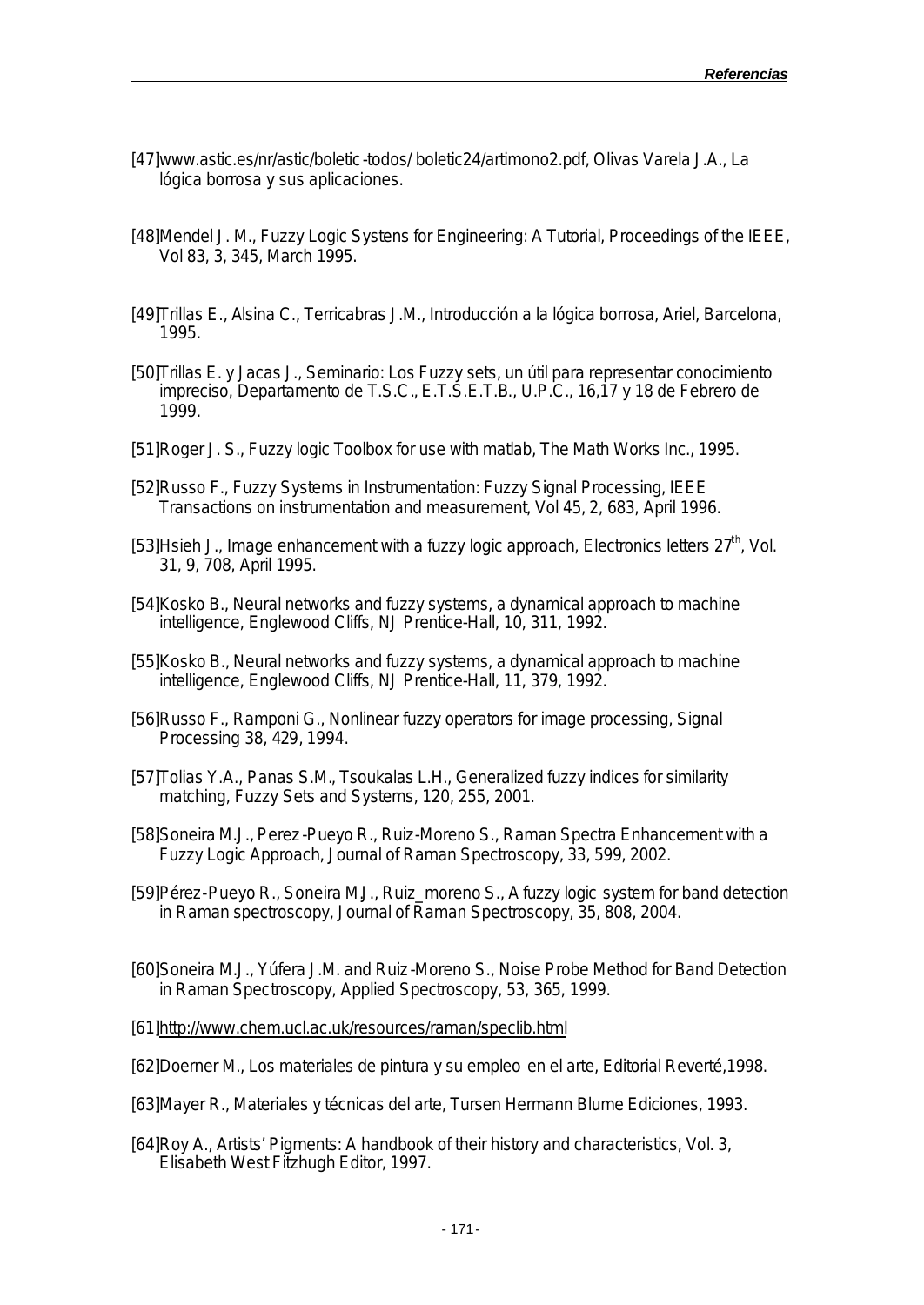[65]Stanley W, Mayer J.W., The science of paintings, Springer-Verlag New York, Inc, 2000.

- [66]Ruiz-Moreno S., Pérez-Pueyo R., Gabaldón A., Soneira M.J., Sandalinas C., Raman Laser Fibre Optic Strategy for Non-destructive Pigment Analysis. Identification of a New Yellow Pigment (Pb,Sn,Sb) of the Italian XVII Century, Journal of Cultural Heritage, 4, 309s, Ed. Elsevier SAS, 2003.
- [67]Izquierdo Asensi E., Geometría descriptiva, Editorial Dossat,1995.

## **BIBLIOGRAFÍA**

- Saleh B.E.A., and Teich M.C., Fundamentals of Photonics, Wiley Series in Pure and Applied Optics, 1991.
- Diem M., Introduction to Modern Vibrational Spectroscopy, John Wiley & Sons, Inc., 1993.
- Gassell J.G., Bulkin B.J., Analytical Raman Spectroscopy, New York Wiley Cop., 1991.
- Gerrard D.L., Raman Spectroscopy, Anal. Chem., 66, 547r, 1994.
- Zheng X., Fu W., Albin S., Wise K.L., Javey A., and Cooper J.B., Self-Referencing Raman Probes for Quantitative Analysis, Applied Spectroscopy, 55, 382, 2001.
- Miller J.V., and Bartick E.G., Forensic Analysis of Single Fibers by Raman Spectroscopy, Applied Spectroscopy, 55, 1729, 2001.
- Wang H., Mann C.K., and Vickers T.J., Effect of Powder Properties on the Intensity of Raman Scattering by Crystalline Solids, Applied Spectroscopy, 56, 1538, 2002.
- Bussoti L. et al., Identification of Pigments in a fourteenth-century miniature by combined micro-Raman and pixe spectroscopic techniques, Studies in Conservation, 42, 83, 1997.
- Davey R., Gardiner D.J., Singer B.W., and Spokes M., Examples of Analysis of Pigments from Fine Art Objects by Raman Microscopy, Journal of Raman Spectroscopy, 25, 53, 1994.
- Yúfera J.M. et al., Raman Spectra Treatment with Signal Processing Techniques, Optical Technologies in the Humanities, Dirksen-von Bally (Eds.), 227, 1997.
- Mosier-Boss P.A., Lieberman S.H., and Newbery R., Fluorescence Rejection in Raman Spectroscopy by Shifted-Spectra, Edge Detection, and FFT Filtering Techniques, Applied Spectroscopy, 49, 630, 1995.
- Smeller L., How precise are the positions of Computer-Determined Peaks ?, Applied Spectroscopy, 52, 1623, 1998.